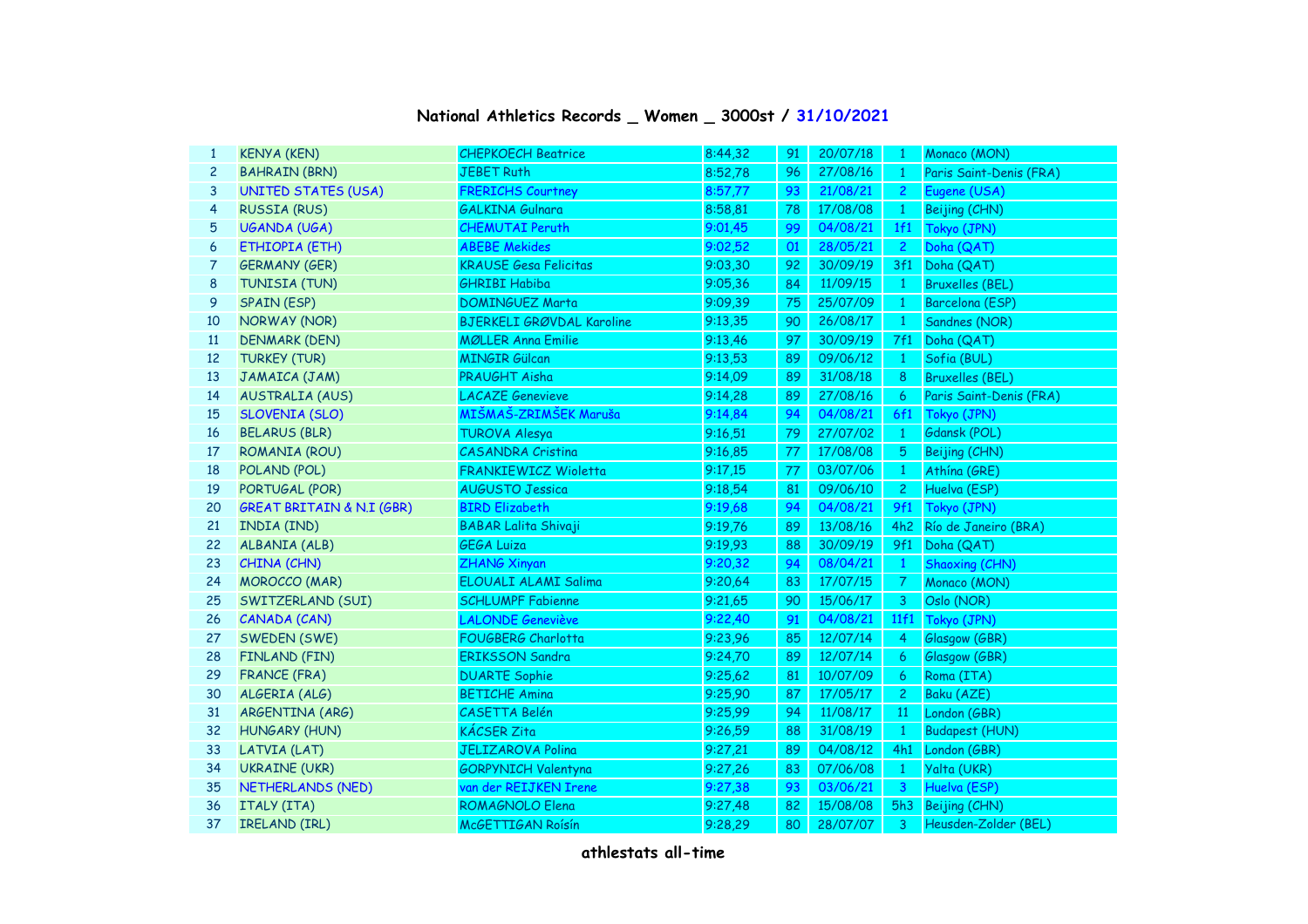| 38 | <b>BELGIUM (BEL)</b>       | <b>DEJAEGHERE Veerle</b>         | 9:28,47  | 73 | 02/06/07 | 3              | Neerpelt (BEL)             |
|----|----------------------------|----------------------------------|----------|----|----------|----------------|----------------------------|
| 39 | ISRAEL (ISR)               | <b>COHEN Adva</b>                | 9:29,74  | 96 | 12/08/18 | 5              | Berlin (GER)               |
| 40 | LITHUANIA (LTU)            | <b>TROUP Rasa</b>                | 9:30,21  | 77 | 15/08/08 | 8h3            | Beijing (CHN)              |
| 41 | <b>GREECE (GRE)</b>        | <b>KOKKINARÍOU Iríni</b>         | 9:30,72  | 81 | 13/07/08 | 5              | Athína (GRE)               |
| 42 | NEW ZEALAND (NZL)          | <b>McILLROY Kate</b>             | 9:32,54  | 81 | 22/07/06 | 5              | Heusden-Zolder (BEL)       |
| 43 | <b>BULGARIA (BUL)</b>      | <b>DANEKOVA Silviya</b>          | 9:33,41  | 83 | 01/08/15 | $\mathbf{1}$   | Pitesti (ROU)              |
| 44 | JAPAN (JPN)                | <b>HAYAKARI Minori</b>           | 9:33,93  | 72 | 20/07/08 | $\overline{4}$ | Heusden-Zolder (BEL)       |
| 45 | <b>AZERBAIJAN (AZE)</b>    | <b>ABDULLAYEVA Layes</b>         | 9:34,75  | 91 | 30/07/10 | 6              | Barcelona (ESP)            |
| 46 | <b>BRAZIL (BRA)</b>        | da SILVA Tatiane Raquel          | 9:36,43  | 90 | 01/08/21 | <b>7h2</b>     | Tokyo (JPN)                |
| 47 | MOLDAVA (MDA)              | <b>JURAVEL Oxana</b>             | 9:36,63  | 86 | 15/08/09 | 6h3            | Berlin (GER)               |
| 48 | PUERTO RICO (PUR)          | <b>RAMOS Beverly</b>             | 9:39,33  | 87 | 10/07/12 | 5              | Sotteville-lès-Rouen (FRA) |
| 49 | CZECH REPUBLIC (CZE)       | LUSTIGOVA Marcela                | 9:41,73  | 82 | 13/06/11 | 5              | Praha (CZE)                |
| 50 | COLOMBIA (COL)             | FIGUEROA Ángela                  | 9:42,71  | 84 | 20/05/12 | 3              | Río de Janeiro (BRA)       |
| 51 | <b>VIETNAM (VIE)</b>       | <b>NGUYEN Thi Oanh</b>           | 9:43,83  | 95 | 27/08/18 | 3              | Jakarta (INA)              |
| 52 | <b>MADAGASCAR (MAD)</b>    | <b>SAHOLINIRINA Eliane</b>       | 9:44,50  | 82 | 26/06/16 | $\overline{4}$ | Durban (RSA)               |
| 53 | <b>DOMINICAN REP (DOM)</b> | <b>MANCEBO Maria</b>             | 9:45,84  | 93 | 01/08/14 | $\mathbf{1}$   | São Paulo (BRA)            |
| 54 | <b>SRI LANKA (SRI)</b>     | RATHNAYAKE Uda Kuburalage Nilani | 9:46,76  | 90 | 03/08/18 | $\mathbf{1}$   | Colombo (SRI)              |
| 55 | PANAMA (PAN)               | <b>BELL Rolanda</b>              | 9:47,16  | 87 | 13/06/15 | 9              | New York (USA)             |
| 56 | SUDAN (SUD)                | MUNA KALAMEYA Durka              | 9:47,41  | 88 | 19/07/08 | $\overline{4}$ | Barcelona (ESP)            |
| 57 | <b>AUSTRIA (AUT)</b>       | <b>MAYR Andrea</b>               | 9:47,61  | 79 | 02/07/08 | 2 <sup>1</sup> | Jambes (BEL)               |
| 58 | <b>MEXICO (MEX)</b>        | NARVAEZ Ana Cristina             | 9:48,33  | 91 | 14/05/15 | 5              | Los Angeles (USA)          |
| 59 | INDONESIA (INA)            | <b>BUDIARTI Rini</b>             | 9:49,46  | 83 | 27/09/14 | 5              | Incheon (KOR)              |
| 60 | <b>ESTONIA (EST)</b>       | <b>PATJUK Jekaterina</b>         | 9:50,15  | 83 | 21/06/14 | $\mathbf{3}$   | Tallinn (EST)              |
| 61 | PERU (PER)                 | <b>ARENAS Zulema</b>             | 9:52,32  | 95 | 23/11/17 | $\mathbf{1}$   | Santa Marta (COL)          |
| 62 | ZIMBABWE (ZIM)             | <b>MARAKURWA Letiwe</b>          | 9:52,98  | 78 | 13/06/03 | $\overline{4}$ | Sacramento (USA)           |
| 63 | SOUTH AFRICA (RSA)         | <b>MASEHLA Tebogo</b>            | 9:54,19  | 79 | 04/06/11 | $2 -$          | Oordegem (BEL)             |
| 64 | CUBA (CUB)                 | OCAMPO Yorlín                    | 9:58,7   | 90 | 30/05/09 | $\mathbf{1}$   | La Habana (CUB)            |
| 65 | CROATIA (CRO)              | <b>HENDEL Kristina</b>           | 10:02,20 | 96 | 26/05/18 | 7 <sup>1</sup> | Oordegem (BEL)             |
| 66 | <b>SERBIA (SRB)</b>        | <b>JOVIC Biljana</b>             | 10:02,24 | 85 | 13/07/07 | 2h2            | Debrecen (HUN)             |
| 67 | <b>KOREA DPR (PRK)</b>     | RO Hyo Gyong                     | 10:04,7  | 99 | 18/10/18 | $\mathbf{1}$   | Pyongyang (PRK)            |
| 68 | <b>ECUADOR (ECU)</b>       | TISALEMA Katherine Ruth          | 10:06,74 | 96 | 10/08/19 | 6              | Lima (PER)                 |
| 69 | KOREA (SOUTH) (KOR)        | CHO Ha-Rim                       | 10:09,87 | 96 | 08/10/19 | $\mathbf{1}$   | Seoul (KOR)                |
| 70 | <b>BOLIVIA (BOL)</b>       | CHÁVEZ Tania                     | 10:11,01 | 90 | 25/08/18 | $\mathbf{1}$   | Trujillo (PER)             |
| 71 | <b>GEORGIA (GEO)</b>       | <b>GELASHVILI Natia</b>          | 10:13,69 | 94 | 24/07/19 | 11             | Joensuu (FIN)              |
| 72 | BOSNIA-HERZEGOVINA (BIH)   | <b>CVIJANOVIC Biljana</b>        | 10:16,80 | 88 | 28/06/13 | 8              | Mersin (TUR)               |
| 73 | <b>ICELAND (ISL)</b>       | KOLBEINSDÓTTIR Andrea            | 10:21,26 | 99 | 10/07/18 | 6h2            | Tampere (FIN)              |
| 74 | <b>VENEZUELA (VEN)</b>     | <b>BREA Joselyn Daniely</b>      | 10:21,93 | 94 | 09/07/16 |                | Palencia (ESP)             |
| 75 | PHILIPPINES (PHI)          | <b>BARNARD Jessica</b>           | 10:22,49 | 90 | 01/05/16 | 10r3           | Palo Alto (USA)            |
| 76 | <b>ERITREA (ERI)</b>       | <b>ZEMUY Yohana</b>              | 10:25,2  | 95 | 03/04/11 |                | Asmara (ERI)               |
| 77 | <b>KAZAKHSTAN (KAZ)</b>    | NEROZNAK Tatyana                 | 10:25,56 | 92 | 23/04/19 | 11             | Doha (QAT)                 |